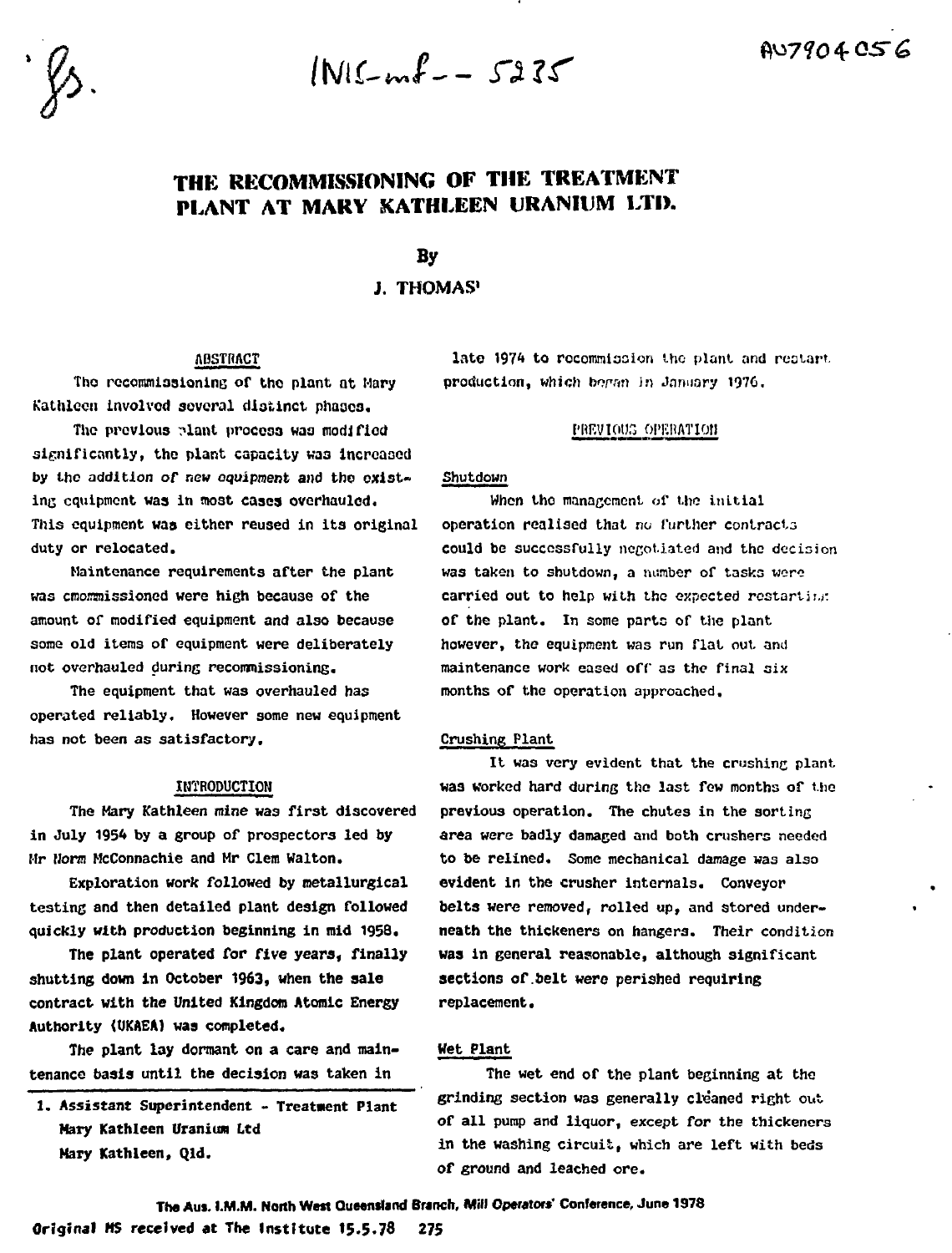All rubber lined vessels which included the eight leach vessels, the wash thickeners and numerous storage vessels in the ion **exchange circuit were kept full with water. Uiis practise was generally successful and rubber repairs were minimal.**

#### Acid Flant

**Whenever acid plants are allowed to cool down during nurnial operation, corrosion seta in Uucta and vessels where acidic condensate can rest.**

When a plant is shutdown for a algnificant length of time this problem needs to be **combatted. The management of the plant decided to put lime in both the absorber and drier towers, and both acid storage tanks. They also removed all the catalyst from the converter and stored it In air tight drums. In addition they removed all filter media from the hot cas filter. The boiler was stored in a dry condition.**

## **hc-cummissioning of PUnt**

**Hecoraraissioning of the plant at Mary Kathleen involved three distinct aspects.**

- **1. New process steps.**
- **2. Increased capacity.**
- **3. Overhaul of existing equipment.**

**The new process technology was decided on by Mary Kathleen staff. Its engineering implementation was carried out by Minenco, with the acid of other consultants.**

**Minenco also handled the engineering management of the project involving the installation of new equipment on expansion of plant capacity• Electric Power Transmission (EPT) was used to curry out the majority of the work in the plant. The exception was the acid plant which was handled entirely by Simon Carves (Australia).**

**Mary Kathleen personnel looked after and carried out all the overhaul of existing equipment and the cleaning out of various vessels.**

#### **New Process Steps**

It was realised that during the care and **maintenance period of Mary Kathleen <sup>r</sup>bv plants** were built which incorporated new ideas which **could be applied in a worthwhile fashion at i'ary Kathleen.**

**Figures 1 and 2 illustrate the present flowsheet. As can be seen frr-, the flowsheet the plant incorporates solvent extraction, cand** clarification ammonia precipitation and  $mgh$ **temperature calcination and drying.**

**Each of these areas representa a change from the original flowsheet. Each change wua justified on the known economics of the original process steps versus the estimated costs of the new proposed steps. Estimates wen; based on existing piants overseas and testwurk carried out both at Bum Jungle and Mary Kathleen.** A number of production plants also were using the **new technology successfully.**

# **Sand Clar\*fication**

**The pregnant liquor produced fron the current counter washing step contains slimes up to 300-400 ppm and sometimes higher. This liquor must be clarified down to less than 50 ppm to ensure that the solvent extraction process proceeds without excessive crud formation.**

**The original process used precoat filters to clean the liquor up. This process was costly in terms of both reagents and labour and had limited capacity.**

**The vessels used in the sand clarification process are the old ion exchange columns. This meant a significant saving on capital for installation of new equipment.**

**The automatic control valves and piping used on the ion exchange column for the elaborate loading, elution and resin regeneration steps were able to be reused after overhaul with enly minor modifications to the pipework.**

**Permutit were consulted on the details of the back washing sequence required.**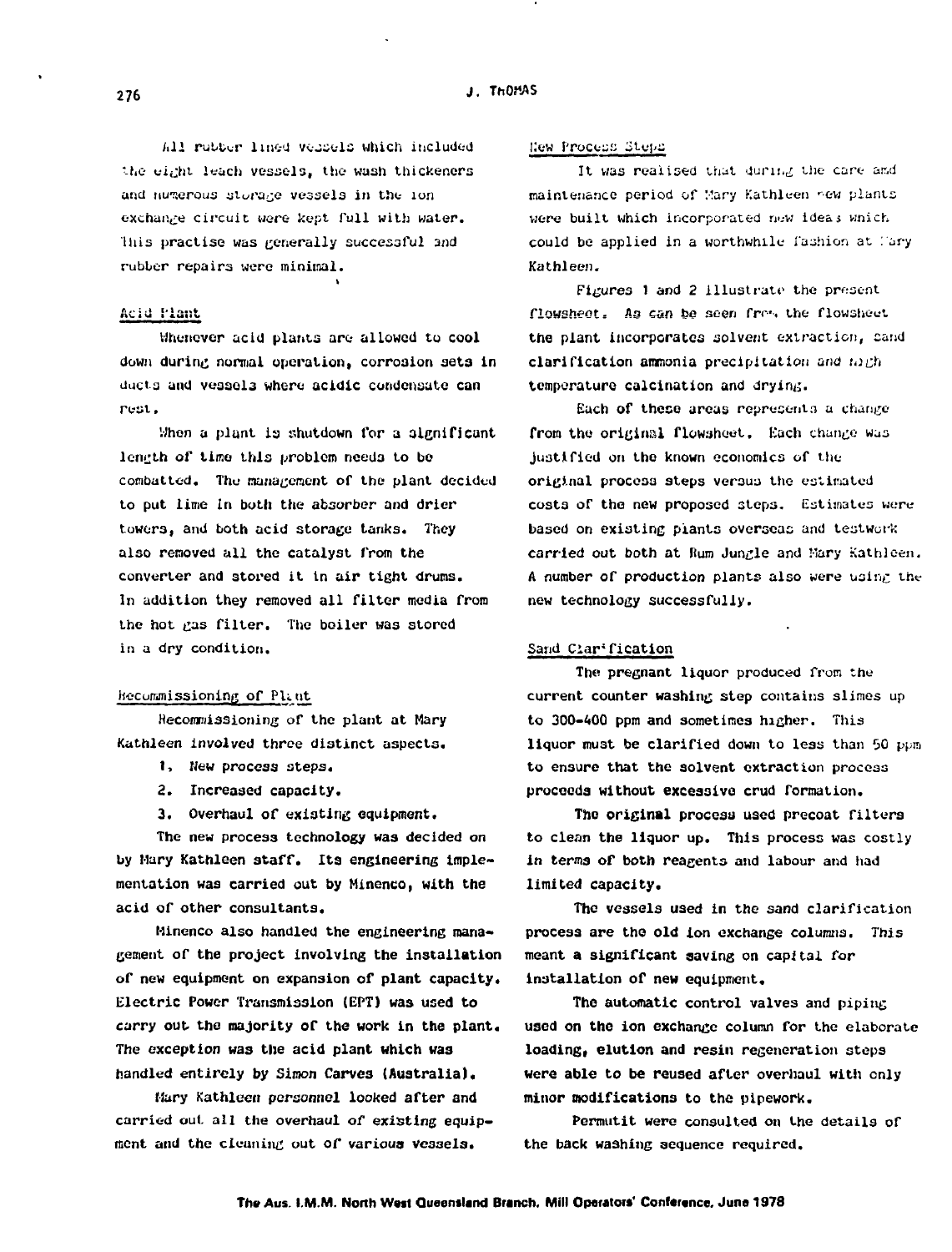$\ddot{\phantom{a}}$ 



The Aus. I.M.M. North West Queensland Branch, Mill Operators' Conference, June 1978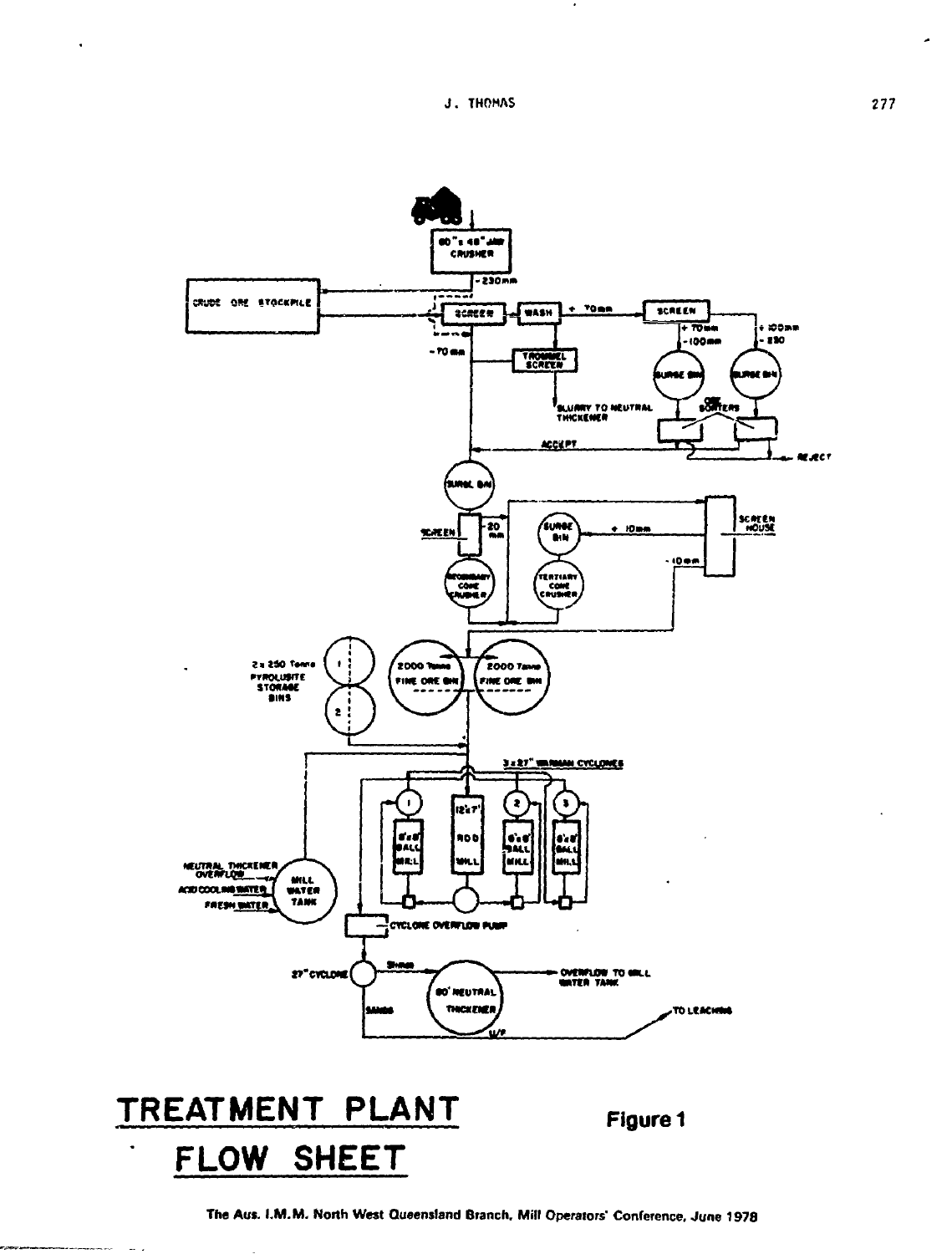

 $\bullet$ 

The Aus. I.M.M. North West Queensland Branch, Mill Operators' Conference, June 1978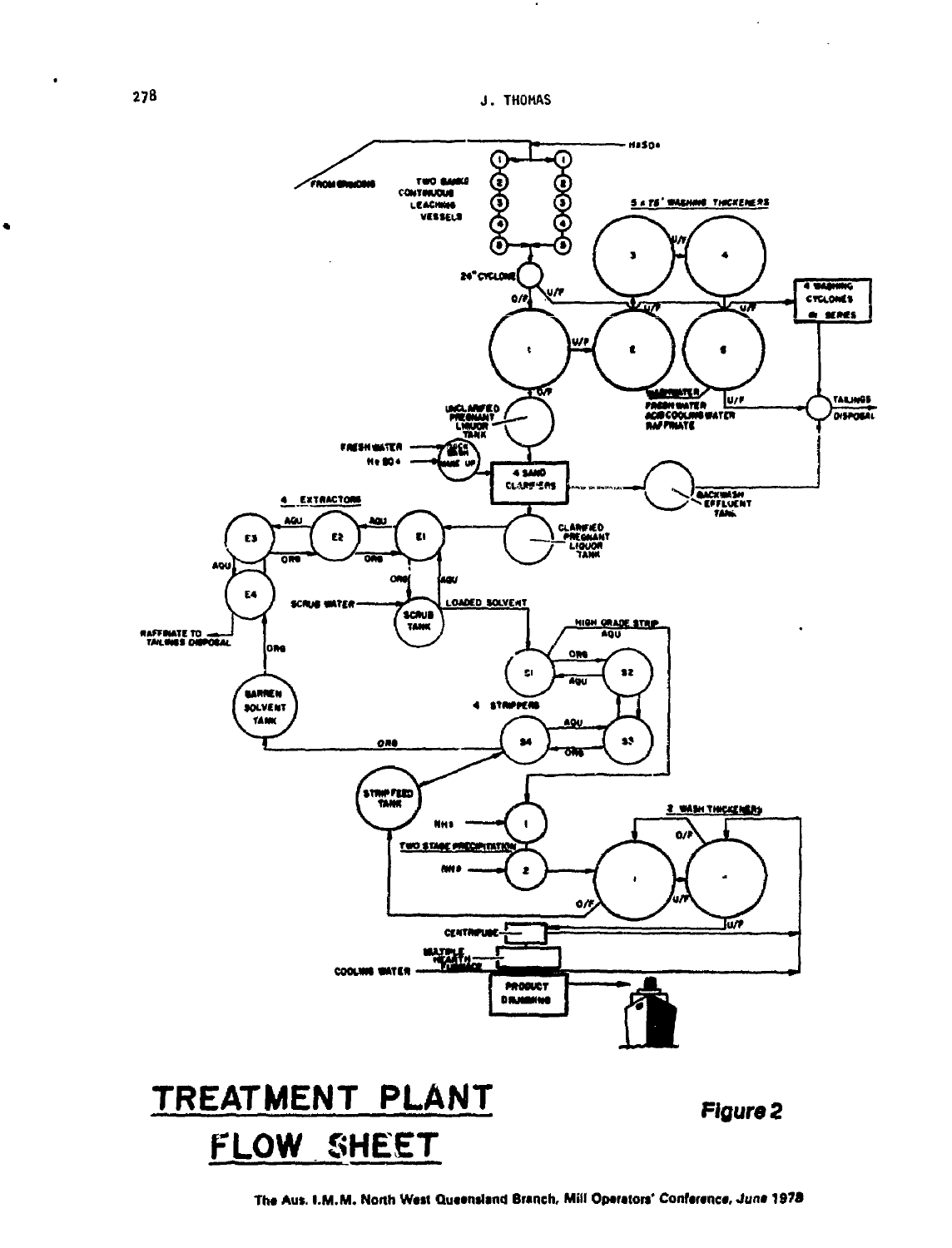Sand clarification as installed at Mary Kathleen is far less costly and operates with excellent flexibility. Cleaning out of the sand beds is the major job which needs to be carried out once per year. Calcium sulphate in the liquor tends to cement the sand grains 'orether and over a period of time clogs the bed up.

#### Solvent. Extraction

The original plant used as its uranium recovery itep ion exchange using reain in columns. Significant problems wero encountered with silica which was dissolved in the acid leaching section. This silica was taken up by tho resin, making it necessary to regenerate the resin using caustic soda.

The solvent extraction process uses liquid ion exchange in which the pregnant liquor containing the uranium is contacted in mixers stacewise with an organic phase which in Mary Kathleen's process is hone heating oil with small additions of nonancl and tertiary amine.

It. proved possible to reuse virtually all the old storage vessels  $\sqrt{r}$  the new solvent extraction plant. All stages of extraction and stripping were relined with fibreglass reinforced plastic (FRP), A number of rubber lined vessels were merely covered over without removing the rubber. Subsequently these vessels have had to be relined.

### Ammonia Precipitation and Calcination

The previous process used caustic magnesia as the precipitant. The precipitation step involved a two stage operation in which iron was precipitated first then uranium. The process was involved because the ion exchange resin was not selective enough.

With the introduction of solvent extraction caustic magnesia precipitation would have been more straight forward than previously since there would have been virtually no iron present in the high grade strip. However, in

order that maximum benefit we rained from the solvent extraction process aniverous ammoniawas proposed as the best precipitant.

Examination of the economics which took into account the potentially high grade product available after high temperature calcination showed that anhydrous ammonia should be used.

A high temperature multiple hearth furnace was also installed in place of the original low temperature stainless steel conveyor type drier.

Both these changes in process technolory have proved to be successful and little change has been nocessary to the plant commissioned, A screw conveyor has been installed to feed the centrifuge discharge into the drier. At first this was pumped by diaphragm pump rather unsuccessfully.

#### Increased Capacity

From plant records which were available and from statistics kept during the previous operation the grinding capacity of the plant was reasonably well known.

Based on this knowledge and a knowledge of the grade of the orebody projections were made of the likely plant, production rato in terms of uranium oxide. After considering the contracts which had been written for supply of uranium oxide it was decided to boost the plant grinding capacity by approximately thirty percent. The leaching section, the liquid solids separation area and the acid plant were also increased in capacity to match the grinding plant increase.

#### Sorting

In order that the sorting plant should keep up with the grinding plant it was decided to install a new fifty sorter with electronic solid state components. At the same time as this was done a change was  $m \epsilon$  to the ore presentation system. The ore originally was screened at +75 mm. In the recommissioned plant the \*75 ram ore was screened a second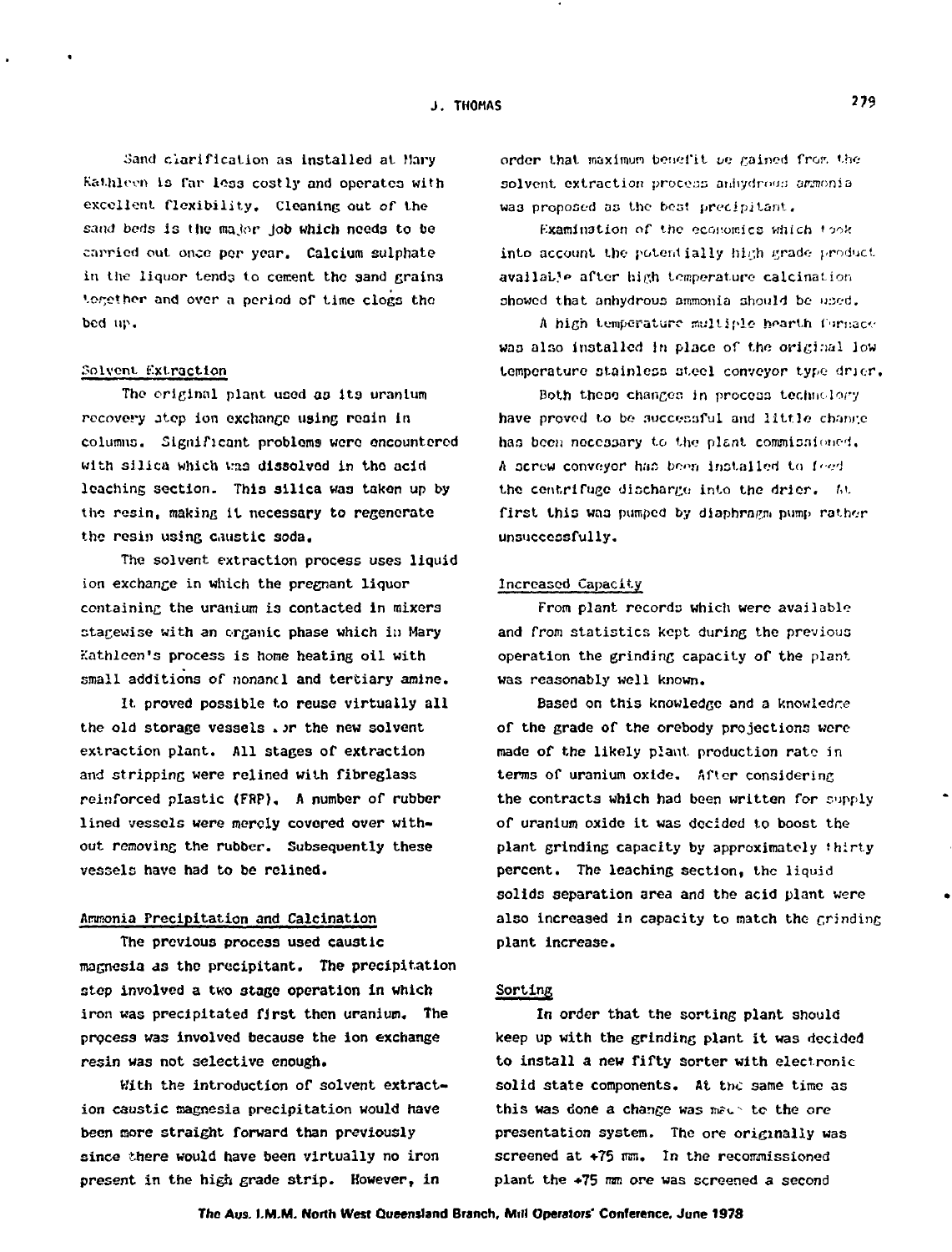**tiir.o at 1uO siu. However thu variation in the** overall primary crusher discharge size led to **^icnificant variations in feed rate to the two sets of sorters liandlin;: each size. This in iurn cut back on production capacity and starved the secondary and tertiary crushers. Commissioning of the sorters did not occur at the beginning of 1976 a3 for the rest or the plant. This occurred several months later but because of the problems jU3t described the sorters could not bo effectively utilised.**

**The removal of the second screening operation occurred last year in August. Since then the crushing plant has operated significantly better, although final improvement was only brouGht about by increasing the reclaim capacity from the primary crushed ore stockpile.**

**As a result of the experience with Ho.5 sorter which had solid state circuitry, all four old sorters were also converted to solid state in August last year.**

# **Primary Crushed Ore Stockpile**

**The original crushing plant, was designed with little flexibility. The various units in the crushing plant area were interlinked and downtime in the primary crusher caused downtime in the sorters.**

**iis part of the philosophy of boosting plant capacity it was decided to build a primary crushed ore stockpile which would feed the sorting plant at a steady rate.**

**The reclaim system underneath the stockpile has performed reasonably well but as part of the present scheme of upgrading and increasing plant performance new feeders will be fitted.**

**The concept of a crushed ore stockpile has however proved correct and without it the problems of plant commissioning would have been compounded.**

## **Grinding**

**by installing a third ball mill, identical** to the two existing ball mills the grinding **capacity should have been increased by about thirty percent. The capacity of the plant was** estimated to be 1720 tonne per day with 94 percent availability. However it has now been **shown from experience over the laut two years of plant operation that the capacity of the gr.tiding section is less than this.**

**Initially the circuit was commissioned as** a two stage grinding circuit, the one rod mill **supplying feed to the three ball mills via a** rotary distributor. Each ball mill operates in **closed circuit with a cyclone.**

**This circuit was changed after twelve months operation to a three stage grinding circuit with the one rod mill feeding two ball**  $m$ ills and they in turn feeding the third ball **mill. The ball mills are still in closed circuit with cyclones.**

**Ho significant improvement in performance has been associated with this circuit change, although grinding circuit simulations have indicated that capacity increases should be possible.**

**A further modification in the quest for increased throughput has been to increase the rod mill speed from 68 percent of critical to 76 percent of critical. This has given some improved performance although because of other factors it has been difficult to estimate this accurately.**

**The rod mill is one area where the capacity was initially overestimated. The breakage capacity of the mill drops off quickly with increased throughput and is affected by variations in ore hardness which can be significant.**

**Finally, at the present time a new rod mill is being installed to provide two rod mill, ball mill circuits each feeding to the third ball mill.**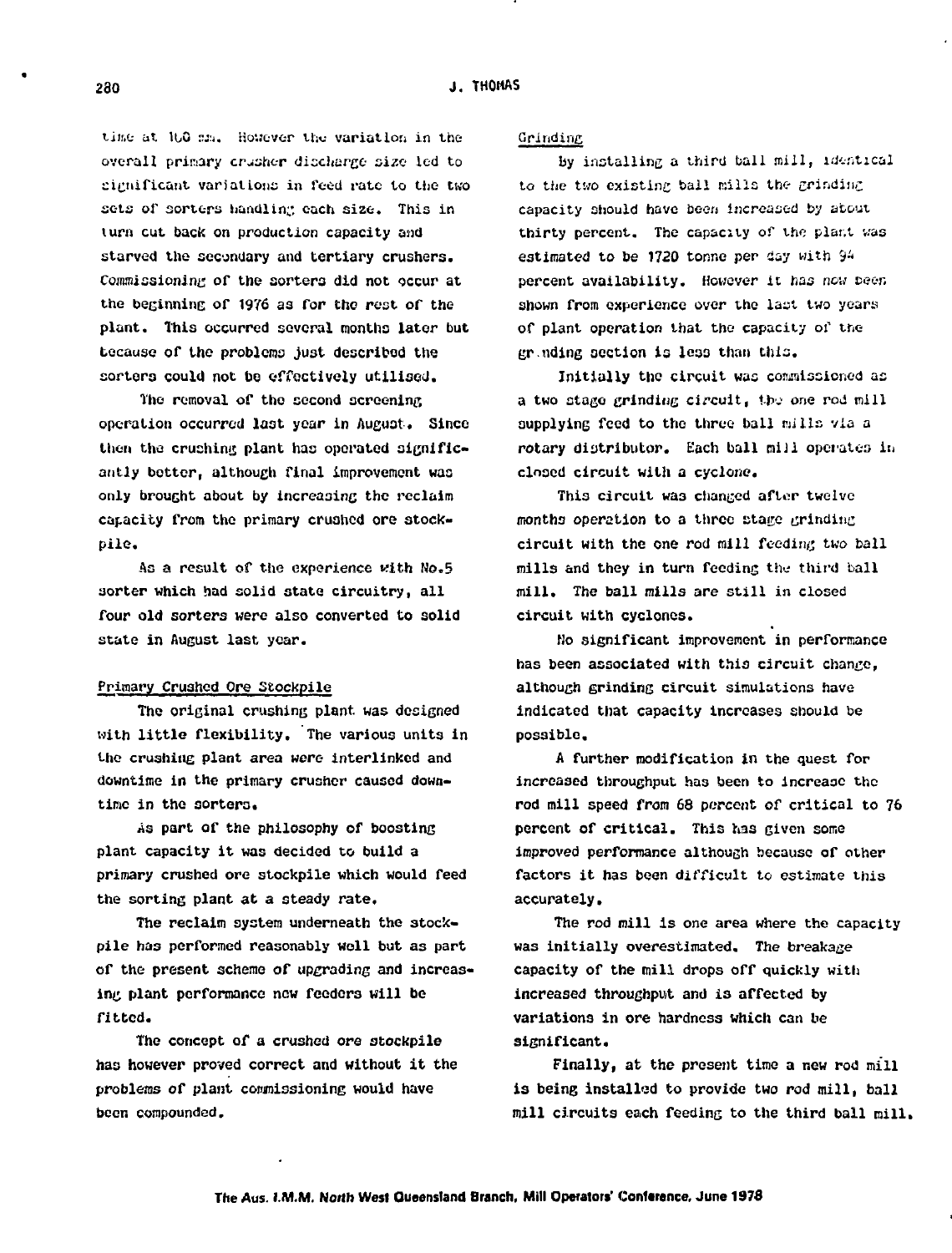**Significant capacity increases in the range 15 to 20 percent are expected.**

#### **Leaching and LSS**

**The leaching plant was expanded by the addition of two vessels each about 50 percent larger than the old vessels. This maintained a residence time of about 8 hours through tne train. However these two now vcsnols had aGliators of insufficient agitating power for the pulps encountered. Presently now agitators are to bo fitted to those vessels.**

At the same time as building the new **vessels a chance was made to tho uao of 9B.5 percent concentrated sulphuric acid in place of 50 percent acid. This move significantly reduced the residence tine required for the ssco leach efficiency as the previous operation. This in turn meant that the poor performance of the two new vessels was not as important as it might otherwise have been.**

**The thickening and washing circuit was expanded in capacity by installing in parallel with the thickeners a set of five 69 cm cyclones. This circuit has run well since being first commissioned although it is now necessary to run the thickener underflow densities around 50 percent solids - somewhat less than previously - in order that relatively clean pregnant liquor is produced.**

#### **ftcid Plant**

**The original acid plant had a capacity of 110 tonne per day of 98.5 percent acid. This was not sufficient howeverf to meet the useage cf acid in leaching, LSS and solvent extraction which was estimated to be 72 kg per tonne of ore.**

**Expansion of the plant was carried out by installing a new blower, modifying the acid distribution systen in both absorber and drying towers and installing a new acid circulation pump. At the sane time as these changes were carried out the sulphur melting area was**

**replaced, a sulphur filter was installed, a now economizer was erected and new Alfa Laval plate type acid coolers installed.**

**Tho plant capacity was increased to 140 tonne per day.**

## **Overhaul of Existing Equipment**

The general philosophy followed in recomm**iosioning tho existins plant wao to make maximum use of tho existing equipment in tho new plant. This wao dono to save on capital for now cquiv mont.**

**In actual fact, very little equipment, or piping from Uio plant wao not rouaod.**

**Tho Job of overhauling ami bringing up to scratch the existing equipment fell to tiary Kathleen personnel. Installation of new equipment such as Ho.3 ball mill was perforncd in the main by Electric Power Transmission (EPT). The** acid plant new work was handled by Simon Carves.

The recommissioning of existing equipment **was not open ended because it was felt that certain jobs were not necessary and could be left to** later during plant operation if it proved necess**ary, It was a calculated risk.**

An appreciation of the range of tasks carried **out by MKU follows.**

#### **CRUSHIK3 PLANT**

## **Secondary Tertiary Crushing**

As clean up of the crushing plant got under **way it was suddenly realised that the crusher foundations were in bad condition. Subsidence had been bad enough to cause substantial misalignment between the motor and crusher counter shaft. The crushers were dismantled and the foundations removed. Hew foundations were poured and the crushers re-installed. I.'o further problems have been encountered since. This job was a major oni and was well handled by MKU personnel.**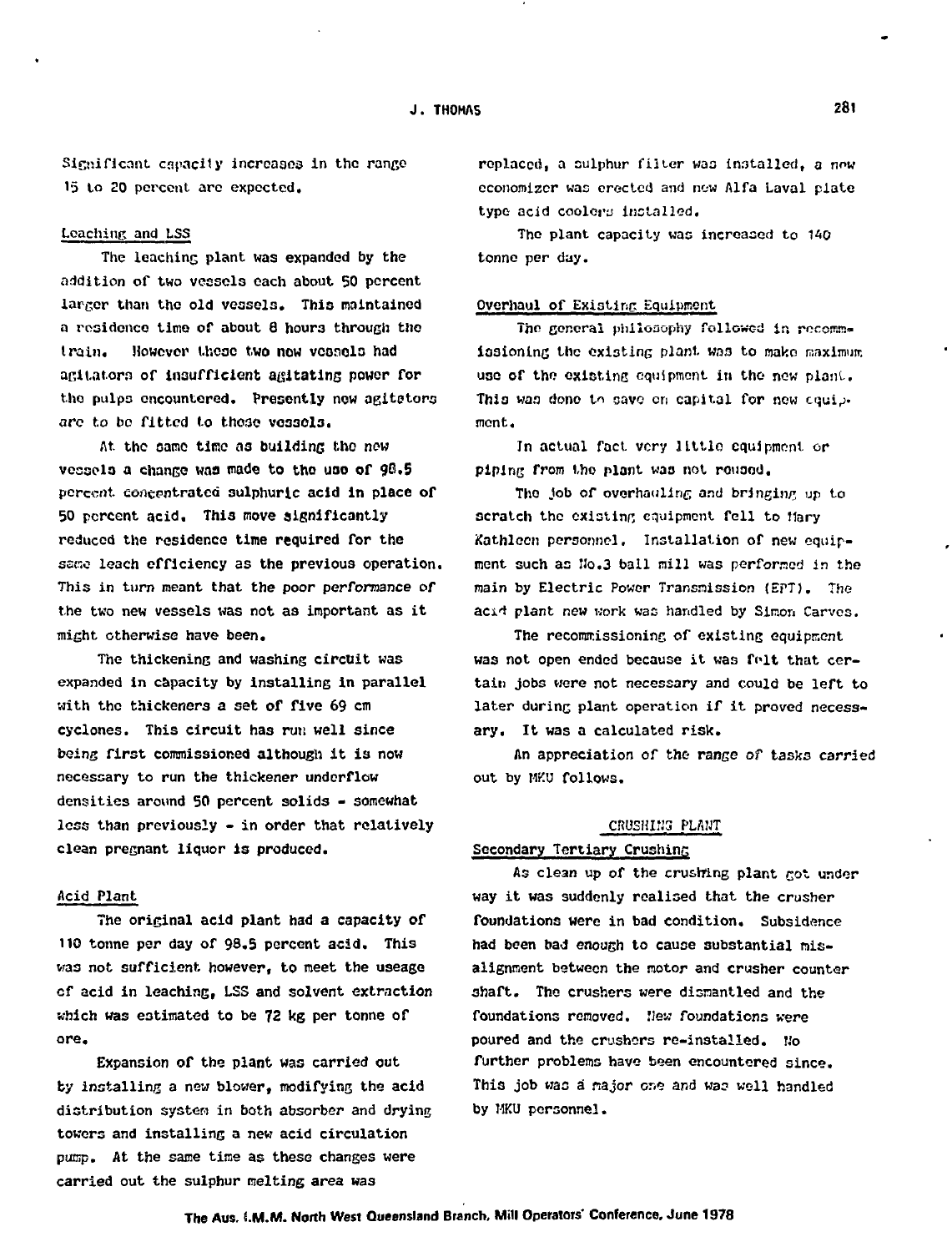# **1'riroary Cru3her**

**One significant problem area during the previous operation was the white metal bearings on the Allis Chalmers 152 x 122 cm primary crusher. Therefore new roller bearings were installed by MK'J to the recommendations of Allis Chalmers, Canada. This conversion has** been very successful.

#### **Conveyors**

**All conveyors hail to be refitted with belts 33 they had been removed by the previous operation. As had boon previously mentioned somo bolts wore not in good condition and had perished in a number of places. These sections were replaced.**

**All conveyor gearboxes wore overhauled and filled with new lubricant. Higher grade lubricant was chosen for this duty to provide some added guarantee during commissioning of the plant.**

**Significant spillage from conveyors was encountered during the previous operation. In order to improve this aspect of plant operation the idler trough angle on a number of the steep conveyors was increased. This was done by modifying the existing idl^r frames to 35° angle. The cost to do so was significantly less than buying new idlers.**

**The general labouring gang working on cleanup was reduced in anticipation of reducing spillage. However the crushing plant was still an area of spillage and until small mechanical loading equipment was introduced problems were encountered. Further plant modification was required to enable this equipment to be used.**

# **Screens**

**Two large 3.7m x 1.5m Jacques screens which were used in the original plant were removed and overhauled with new bearings being fitted. These screens were relocated by Electric Power Transmission (EPT).**

## **Sorting**

The sorting plant was probably the area **which requirei nost extensive- overhaul. All** sorters were completly stripped and reassempled.

The discharge chutes at the sorters were inbad state of repair and in actual fact these chutes were replaced. However lining of these chutes proved to be inadequate and it was not **till well into 1976 that these chutes were properly lined with wear plate.**

**A small modification which proved to ue extremely worthwhile waa thu installation cf a** common chip conveyor for all five sorters. Previously separate chip conveyors were used.

#### **Grinding**

**A significant amount of work was performed in this area during the recommissioning programme.**

# **Hills**

**All trunnion bearings were inspected and the bearings on the rod mill feed end and !Jo,2 ball mill were scraped and refitted. These bearing surfaces were quite rough indicating that during the previous operation some overheating of bearings may have occurred.**

**No.1 mill was relined with manganese stool liners ttnd tho rod mill lifters were replaced with manganese steel.**

**The new No.3 ball mill installed by EPT was fitted with rubber liners and though their life was relatively short (8 month:?), further experience with rubber linors has led MKU to standardize on this material in tho ball mills.**

#### **Pyrolusite Hill**

**Pyroluaite is used in the leaching operation to control the redox potential of the leach pulp. The previous operation ground the pyrolusite in a separate 1.5m x 1.5m ball mill using 76 ram grinding balls. Thia grinding ayatera was overhauled and commissioned with the grinding plant. Since then, however, the system**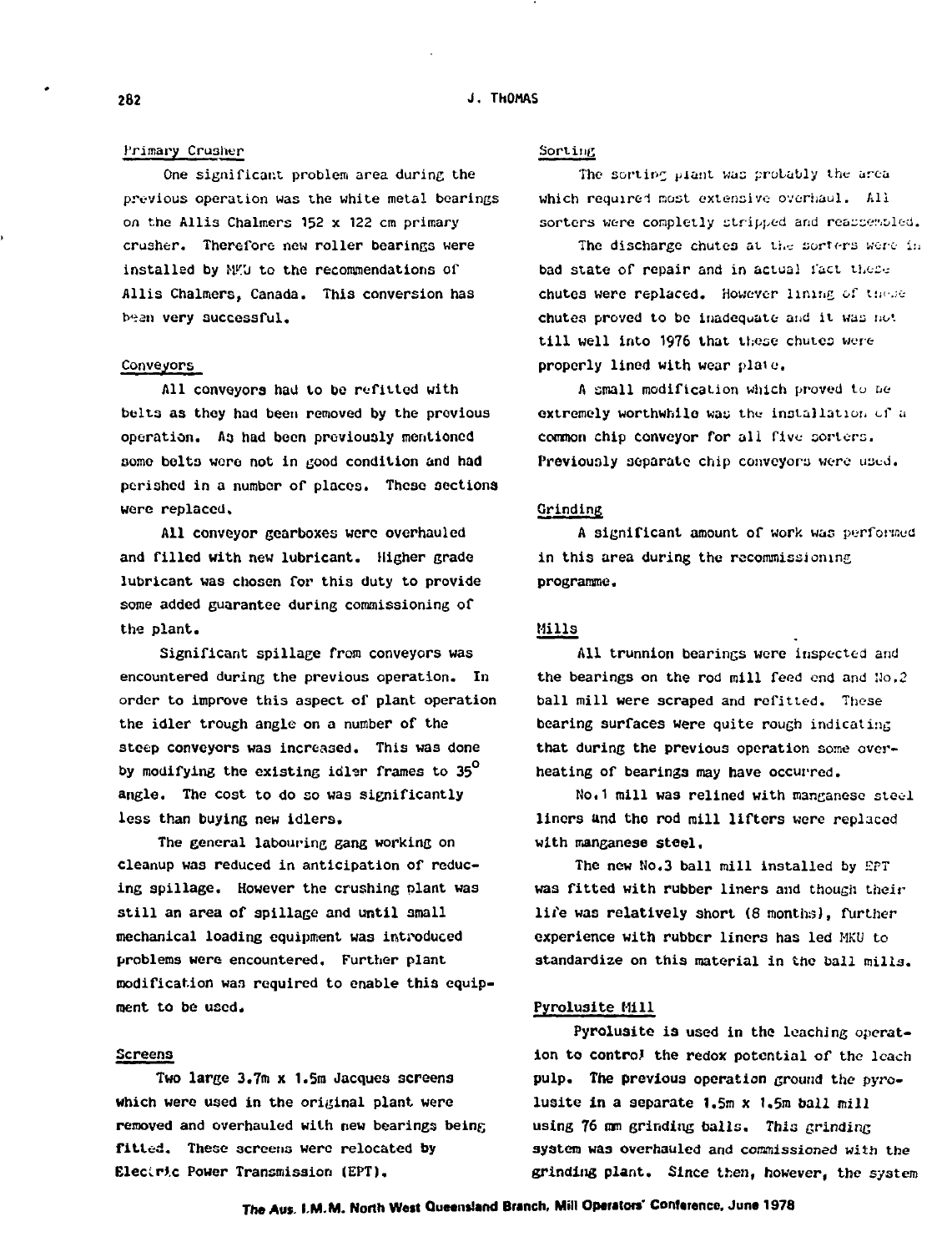**li.ts been modified and the pyrolu3ite Is now ground uith the ore.**

## **Hod Mill**

The rod mill discharge end foundation was **found to have significant, cracks. These would** have endangered the mill once it was restarted. **The foundation vaa drilled, rock bolted and crosited to restore its strength, the repair hao proved satisfactory.**

#### **Cyclones**

**All Tour 69 en Unman cyclones wore removed, rerubborod and replaced.**

## **LEACHIUG A11D LSS**

**All the vessels in this area of the plant had heavy buildups of calcium sulphate. The first leach vessels in the train were especially bad. The thickeners also had thick accumulations on both the walls and other rakes, No.1 being the Hos-st.**

**All thickeners were cleaned back to bare rubber using a high pressure water spray and the majority of the buildup was removed from the leach vessels. However it was found that in removing the highly adherent buildup signifcant dasage was boim; done to the rubber. If the buildup could not be removed readily the material was then left. All vessels were spark tested and repairs carried out.**

**The flexible couplings on the leach agitator mechanisms were all overhauled and in cases where they required replacement new fluid couplings were fitted.**

## **SAND** CLARIFICATION

**The sand clarification uroccss was installed using the existing ion exchange columns. These columns had to be cleaned out of old resin and support media. All Saunders diaphragm control valves were overhauled for installation by EPT.**

#### SOLVENT EXTRACTION

Preparation work in this area was mainly **required for subsequent work by contractors. All vessels which were in the main rubber line were cleaned back to bare rubber and where this was of doubtful quality it was removed. Spark testing and repair followed. Vessels in tho** solvent extraction area were lined with fibre-**Glaos reinforced plastic (f'HP) by CPJICO'.C-. Whore thin wan applied over rubber which wan tho majority of ca3cs it has oubsocpently boon necessary to replace it. On p],ain steel**  $minimal$  problems have been encountered.

## ACID PLANT

**Work by TKU in this area was largely limited to preparation work for the nain contractors. All the old steam valves and piping were removed and when possible overhauled. The small bore pipinc was in a lot of cases badly corroded.**

**The original sulphur melting area was demolished and the area prepared for the new sulphur melting equipment.**

**The old economiser and sulphur dioxide cooler air preheater were removed and put on the scrap heap. Hew equipment wa3 installed in their place.**

**Both the converter and the hot gas filter were cleaned completely with all traces of dust and scale being removed. Both vessels were refilled with charges. in the case of the converter the catalyst taken out by the previous operation was replaced, with additional new catalyst being added.**

# **PUHPS**

**All original Hanran punps were overhauled and virtually all have been reused in the existing plant. Some Worthington Simpson pumps used in the old ion exchange process have teen reused.**